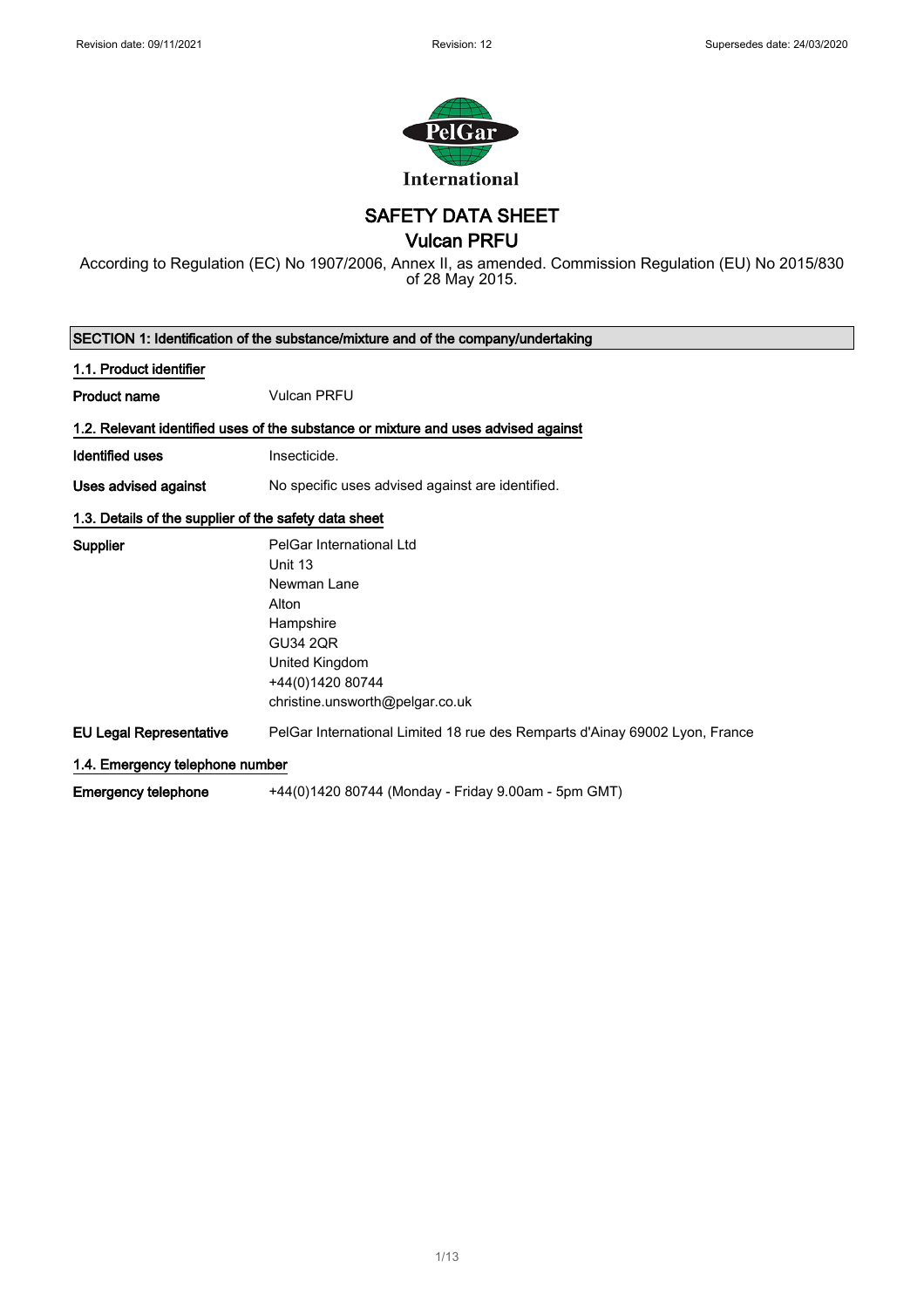| National emergency telephone Austria: +43 1 406 43 43 |                                                                                                                       |
|-------------------------------------------------------|-----------------------------------------------------------------------------------------------------------------------|
| number                                                | Belgium: 070 245 245                                                                                                  |
|                                                       | Bulgaria: +359 2 9154 233                                                                                             |
|                                                       | Croatia: +3851 2348 342                                                                                               |
|                                                       | Cyprus: 1401                                                                                                          |
|                                                       | Czech Republic: +420 224 919 293, +420 224 915 402                                                                    |
|                                                       | Denmark: +45 8212 1212                                                                                                |
|                                                       | Estonia: 16662                                                                                                        |
|                                                       | Finland: 0800 147 111                                                                                                 |
|                                                       | France: +33 (0) 145 42 59 59                                                                                          |
|                                                       | Germany: +44 (0)1420 80744 (9am-5pm Monday- Friday GMT)                                                               |
|                                                       | Greece: (0030) 2107793777                                                                                             |
|                                                       | Hungary: +36-80-201-199                                                                                               |
|                                                       | Iceland: (+354) 543 1000 / 112                                                                                        |
|                                                       | Ireland: Members of Public: +353 (01) 809 2166. (8am-10pm daily)                                                      |
|                                                       | Ireland: Healthcare Professionals: +353 (01) 809 2566 (24 hour service)<br>Italy: 0382-24444                          |
|                                                       | Latvia: +371 67042473                                                                                                 |
|                                                       | Liechtenstein: +44 (0)1420 80744 (9am-5pm Monday- Friday GMT)                                                         |
|                                                       | Lithuania: +370 (85) 2362052                                                                                          |
|                                                       | Luxembourg: 8002 5500                                                                                                 |
|                                                       | Malta: +44 (0)1420 80744 (9am-5pm Monday- Friday GMT)<br>Netherlands: +31(0)30 274 8888 Healthcare Professionals only |
|                                                       | Norway: 22 59 13 00                                                                                                   |
|                                                       | Poland: +44 (0)1420 80744 (9am-5pm Monday- Friday GMT)                                                                |
|                                                       | Portugal: +351 800 250 250                                                                                            |
|                                                       | Romania: +40213183606                                                                                                 |
|                                                       | Slovakia: +421 2 5477 4166                                                                                            |
|                                                       | Slovenia: 112                                                                                                         |
|                                                       | Spain: +34 91 562 04 20                                                                                               |
|                                                       | Sweden: 112 – Begär Giftinformation                                                                                   |
|                                                       |                                                                                                                       |

### SECTION 2: Hazards identification

| 2.1. Classification of the substance or mixture |                                                          |
|-------------------------------------------------|----------------------------------------------------------|
| Classification (EC 1272/2008)                   |                                                          |
| <b>Physical hazards</b>                         | Not Classified                                           |
| <b>Health hazards</b>                           | Skin Irrit. 2 - H315 STOT SE 3 - H336 Asp. Tox. 1 - H304 |
| <b>Environmental hazards</b>                    | Aquatic Chronic 2 - H411                                 |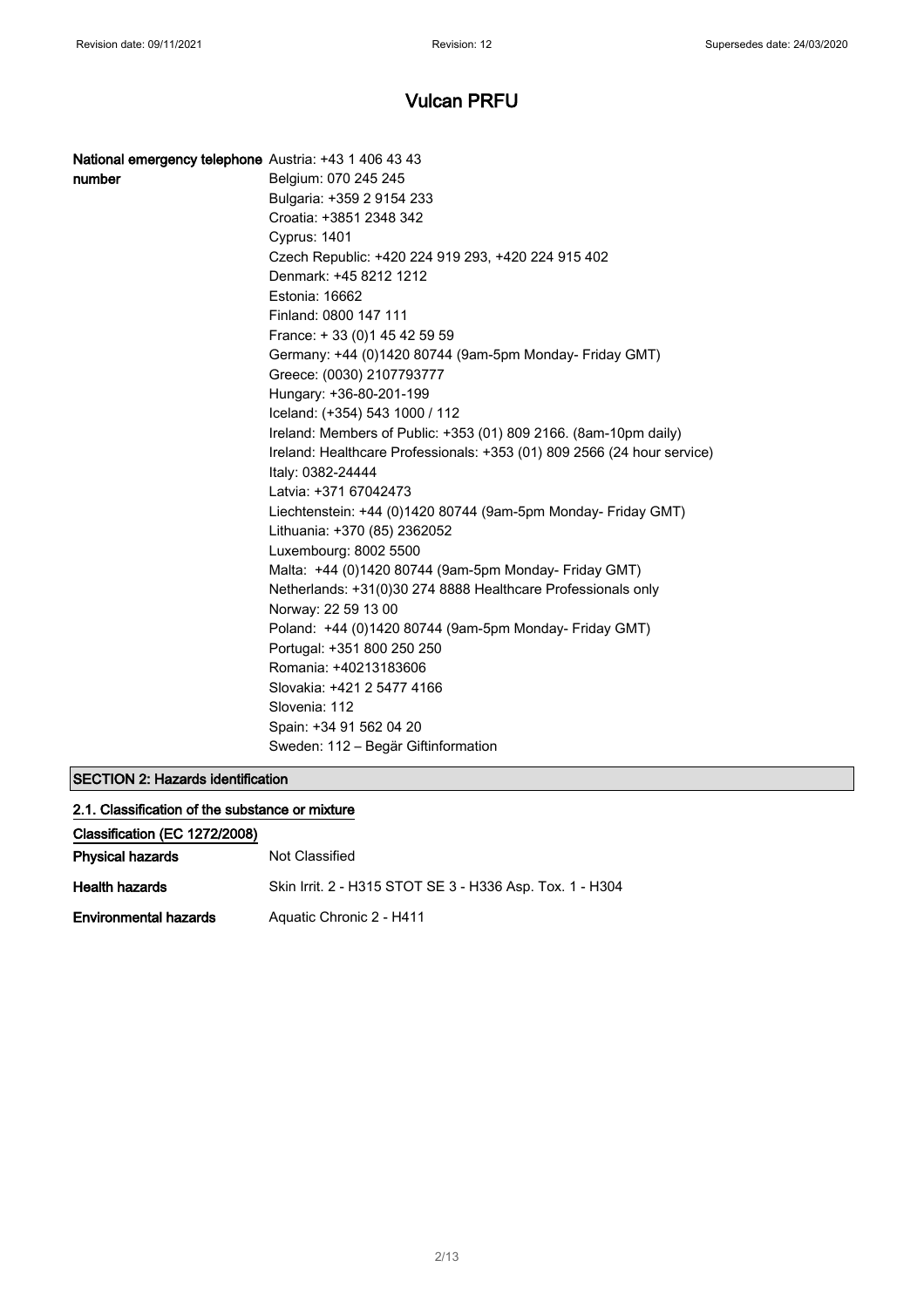#### 2.2. Label elements

### Hazard pictograms





| Signal word                     | Danger                                                                                                                                                                                                                                                                                                                                                                                                                                                                                                                                                                                                                                                                                                                        |
|---------------------------------|-------------------------------------------------------------------------------------------------------------------------------------------------------------------------------------------------------------------------------------------------------------------------------------------------------------------------------------------------------------------------------------------------------------------------------------------------------------------------------------------------------------------------------------------------------------------------------------------------------------------------------------------------------------------------------------------------------------------------------|
| <b>Hazard statements</b>        | EUH208 Contains PERMETHRIN. May produce an allergic reaction.<br>H315 Causes skin irritation.<br>H336 May cause drowsiness or dizziness.<br>H304 May be fatal if swallowed and enters airways.<br>H411 Toxic to aquatic life with long lasting effects.                                                                                                                                                                                                                                                                                                                                                                                                                                                                       |
| <b>Precautionary statements</b> | P264 Wash contaminated skin thoroughly after handling.<br>P273 Avoid release to the environment.<br>P280 Wear protective gloves/ protective clothing/ eye protection/ face protection.<br>P301+P310 IF SWALLOWED: Immediately call a POISON CENTER/ doctor.<br>P331 Do NOT induce vomiting.<br>P501 Dispose of contents/ container in accordance with national regulations.<br>P210 Keep away from heat, hot surfaces, sparks, open flames and other ignition sources. No<br>smoking.<br>P262 Do not get in eyes, on skin, or on clothing.<br>P260 Do not breathe vapour/ spray.<br>P342+P311 If experiencing respiratory symptoms: Call a POISON CENTER/ doctor.<br>P270 Do not eat, drink or smoke when using this product. |
| UFI                             | UFI: J1A0-30EQ-G00J-TGR0                                                                                                                                                                                                                                                                                                                                                                                                                                                                                                                                                                                                                                                                                                      |

Contains Distillates(petroleum) hydrotreated

### 2.3. Other hazards

This product does not contain any substances classified as PBT or vPvB.

### SECTION 3: Composition/information on ingredients

### 3.2. Mixtures

### Distillates(petroleum) hydrotreated 60-100%

CAS number: 64742-47-8

### Classification

Skin Irrit. 2 - H315 STOT SE 3 - H336 Asp. Tox. 1 - H304 Aquatic Chronic 2 - H411

| PIPERONYL BUTOXIDE TECHNICAL                       |                          |                                                      | $1\%$ |
|----------------------------------------------------|--------------------------|------------------------------------------------------|-------|
| CAS number: 51-03-6                                | EC number: 200-076-7     | REACH registration number: 01-<br>2119537431-46-XXXX |       |
| M factor (Acute) = $1$                             | M factor (Chronic) = $1$ |                                                      |       |
| <b>Classification</b>                              |                          |                                                      |       |
|                                                    |                          |                                                      |       |
| Aquatic Acute 1 - H400<br>Aquatic Chronic 1 - H410 |                          |                                                      |       |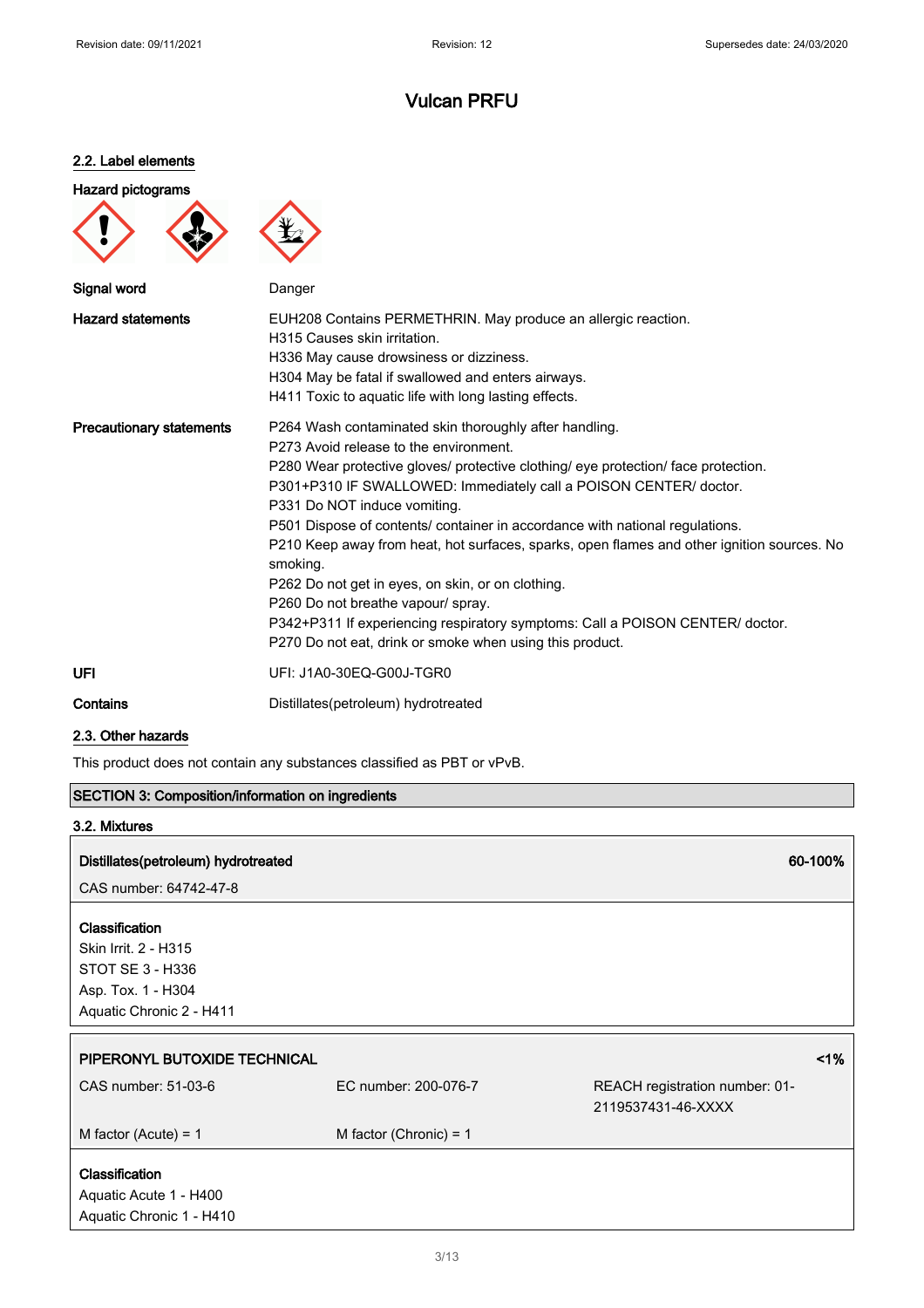| <b>PERMETHRIN</b>                                                   | $1\%$                                                                                                       |
|---------------------------------------------------------------------|-------------------------------------------------------------------------------------------------------------|
| CAS number: 52645-53-1                                              | EC number: 258-067-9                                                                                        |
| M factor (Acute) = $1000$                                           | M factor (Chronic) = $1000$                                                                                 |
| Classification                                                      |                                                                                                             |
| Acute Tox. 4 - H302                                                 |                                                                                                             |
| Acute Tox. 4 - H332<br>Skin Sens. 1 - H317                          |                                                                                                             |
| Aquatic Acute 1 - H400                                              |                                                                                                             |
| Aquatic Chronic 1 - H410                                            |                                                                                                             |
|                                                                     |                                                                                                             |
| <b>TETRAMETHRIN</b>                                                 | 1%                                                                                                          |
| CAS number: 7696-12-0                                               | EC number: 231-711-6                                                                                        |
| M factor (Acute) = $100$                                            | M factor (Chronic) = 100                                                                                    |
| Classification                                                      |                                                                                                             |
| Acute Tox. 4 - H302                                                 |                                                                                                             |
| Carc. 2 - H351                                                      |                                                                                                             |
| <b>STOT SE 2 - H371</b>                                             |                                                                                                             |
| Aquatic Acute 1 - H400                                              |                                                                                                             |
| Aquatic Chronic 1 - H410                                            |                                                                                                             |
| The full text for all hazard statements is displayed in Section 16. |                                                                                                             |
| <b>SECTION 4: First aid measures</b>                                |                                                                                                             |
| 4.1. Description of first aid measures                              |                                                                                                             |
| <b>General information</b>                                          | Get medical attention if any discomfort continues. Show this Safety Data Sheet to the medical<br>personnel. |

Inhalation **Move affected person to fresh air and keep warm and at rest in a position comfortable for** breathing. Maintain an open airway. Loosen tight clothing such as collar, tie or belt. When breathing is difficult, properly trained personnel may assist affected person by administering oxygen. Get medical attention. Place unconscious person on their side in the recovery position and ensure breathing can take place.

Ingestion Rinse mouth thoroughly with water. Give a few small glasses of water or milk to drink. Stop if the affected person feels sick as vomiting may be dangerous. Never give anything by mouth to an unconscious person. Place unconscious person on their side in the recovery position and ensure breathing can take place. Keep affected person under observation. Get medical attention if symptoms are severe or persist. Do not induce vomiting. If vomiting occurs, the head should be kept low so that vomit does not enter the lungs. Get medical attention immediately.

Skin contact Rinse with water.

Eye contact **Remove any contact lenses and open eyelids wide apart.** Rinse with water. Get medical attention if any discomfort continues.

Protection of first aiders First aid personnel should wear appropriate protective equipment during any rescue.

#### 4.2. Most important symptoms and effects, both acute and delayed

General information The severity of the symptoms described will vary dependent on the concentration and the length of exposure.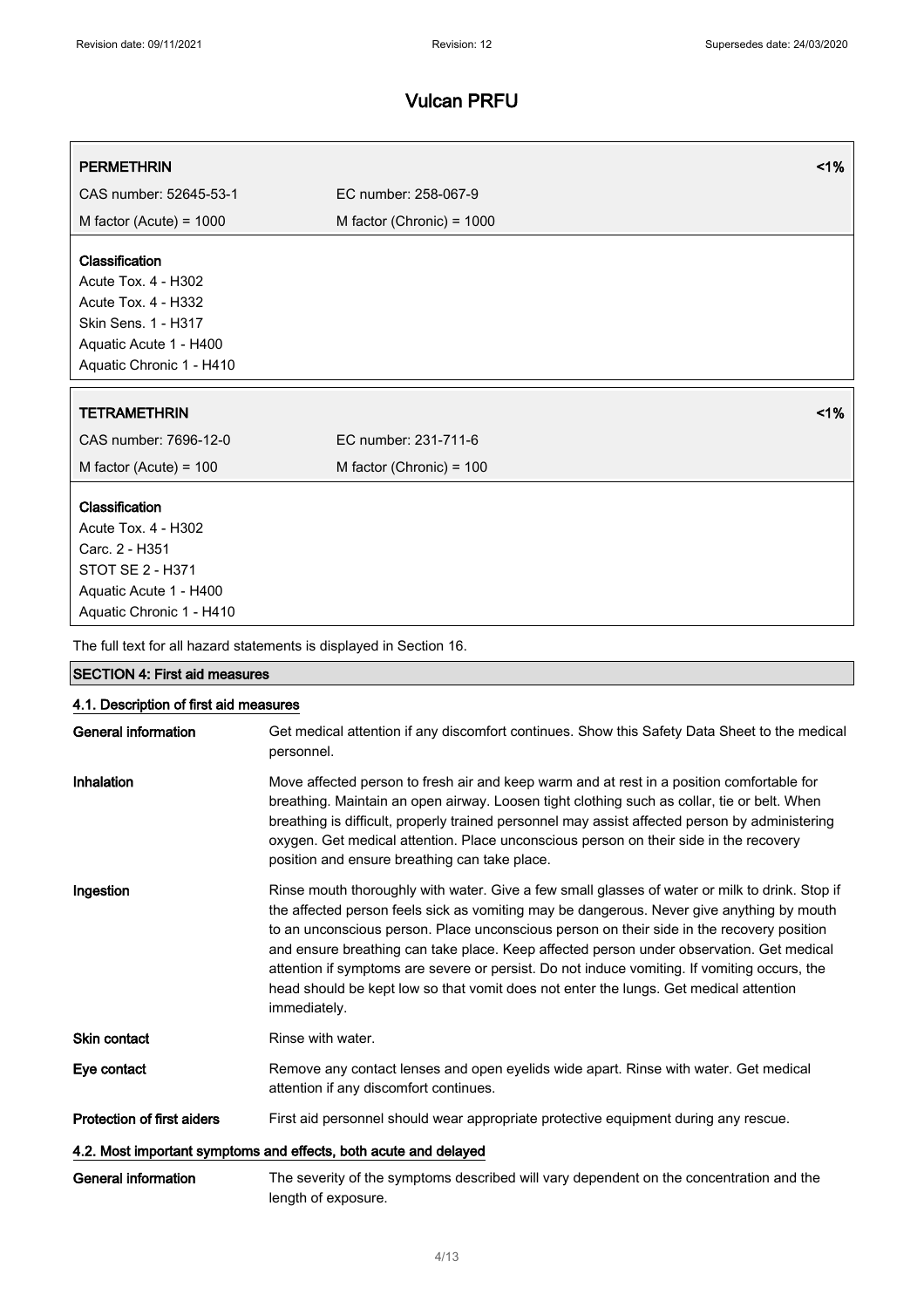| Inhalation                                                 | A single exposure may cause the following adverse effects: Headache. Nausea, vomiting.<br>Central nervous system depression. Drowsiness, dizziness, disorientation, vertigo. Narcotic<br>effect.                                                                                                                                                                                                                                                                                                                                                                                                                                                                                                             |  |
|------------------------------------------------------------|--------------------------------------------------------------------------------------------------------------------------------------------------------------------------------------------------------------------------------------------------------------------------------------------------------------------------------------------------------------------------------------------------------------------------------------------------------------------------------------------------------------------------------------------------------------------------------------------------------------------------------------------------------------------------------------------------------------|--|
| Ingestion                                                  | May cause irritation. Aspiration hazard if swallowed. Entry into the lungs following ingestion or<br>vomiting may cause chemical pneumonitis.                                                                                                                                                                                                                                                                                                                                                                                                                                                                                                                                                                |  |
| Skin contact                                               | Redness. Irritating to skin.                                                                                                                                                                                                                                                                                                                                                                                                                                                                                                                                                                                                                                                                                 |  |
| Eye contact                                                | No specific symptoms known. May be slightly irritating to eyes.                                                                                                                                                                                                                                                                                                                                                                                                                                                                                                                                                                                                                                              |  |
|                                                            | 4.3. Indication of any immediate medical attention and special treatment needed                                                                                                                                                                                                                                                                                                                                                                                                                                                                                                                                                                                                                              |  |
| Notes for the doctor                                       | Treat symptomatically.                                                                                                                                                                                                                                                                                                                                                                                                                                                                                                                                                                                                                                                                                       |  |
| <b>SECTION 5: Firefighting measures</b>                    |                                                                                                                                                                                                                                                                                                                                                                                                                                                                                                                                                                                                                                                                                                              |  |
| 5.1. Extinguishing media                                   |                                                                                                                                                                                                                                                                                                                                                                                                                                                                                                                                                                                                                                                                                                              |  |
| Suitable extinguishing media                               | The product is not flammable. Extinguish with alcohol-resistant foam, carbon dioxide, dry<br>powder or water fog. Use fire-extinguishing media suitable for the surrounding fire.                                                                                                                                                                                                                                                                                                                                                                                                                                                                                                                            |  |
| Unsuitable extinguishing<br>media                          | Do not use water jet as an extinguisher, as this will spread the fire.                                                                                                                                                                                                                                                                                                                                                                                                                                                                                                                                                                                                                                       |  |
| 5.2. Special hazards arising from the substance or mixture |                                                                                                                                                                                                                                                                                                                                                                                                                                                                                                                                                                                                                                                                                                              |  |
| Specific hazards                                           | Containers can burst violently or explode when heated, due to excessive pressure build-up.                                                                                                                                                                                                                                                                                                                                                                                                                                                                                                                                                                                                                   |  |
| <b>Hazardous combustion</b><br>products                    | Thermal decomposition or combustion products may include the following substances:<br>Harmful gases or vapours.                                                                                                                                                                                                                                                                                                                                                                                                                                                                                                                                                                                              |  |
| 5.3. Advice for firefighters                               |                                                                                                                                                                                                                                                                                                                                                                                                                                                                                                                                                                                                                                                                                                              |  |
| Protective actions during<br>firefighting                  | Avoid breathing fire gases or vapours. Evacuate area. Keep upwind to avoid inhalation of<br>gases, vapours, fumes and smoke. Ventilate closed spaces before entering them. Cool<br>containers exposed to heat with water spray and remove them from the fire area if it can be<br>done without risk. Cool containers exposed to flames with water until well after the fire is out.<br>If a leak or spill has not ignited, use water spray to disperse vapours and protect men stopping<br>the leak. Avoid discharge to the aquatic environment. Control run-off water by containing and<br>keeping it out of sewers and watercourses. If risk of water pollution occurs, notify appropriate<br>authorities. |  |
| Special protective equipment<br>for firefighters           | Wear positive-pressure self-contained breathing apparatus (SCBA) and appropriate protective<br>clothing. Firefighter's clothing conforming to European standard EN469 (including helmets,<br>protective boots and gloves) will provide a basic level of protection for chemical incidents.                                                                                                                                                                                                                                                                                                                                                                                                                   |  |
| <b>SECTION 6: Accidental release measures</b>              |                                                                                                                                                                                                                                                                                                                                                                                                                                                                                                                                                                                                                                                                                                              |  |
|                                                            | 6.1. Personal precautions, protective equipment and emergency procedures                                                                                                                                                                                                                                                                                                                                                                                                                                                                                                                                                                                                                                     |  |
| <b>Personal precautions</b>                                | Wear protective clothing as described in Section 8 of this safety data sheet. No action shall be<br>taken without appropriate training or involving any personal risk. Do not touch or walk into<br>spilled material. Avoid inhalation of vapours and spray/mists. Use suitable respiratory<br>protection if ventilation is inadequate.                                                                                                                                                                                                                                                                                                                                                                      |  |
| 6.2. Environmental precautions                             |                                                                                                                                                                                                                                                                                                                                                                                                                                                                                                                                                                                                                                                                                                              |  |
| <b>Environmental precautions</b>                           | Avoid discharge into drains or watercourses or onto the ground. Avoid discharge to the<br>aquatic environment.                                                                                                                                                                                                                                                                                                                                                                                                                                                                                                                                                                                               |  |

### 6.3. Methods and material for containment and cleaning up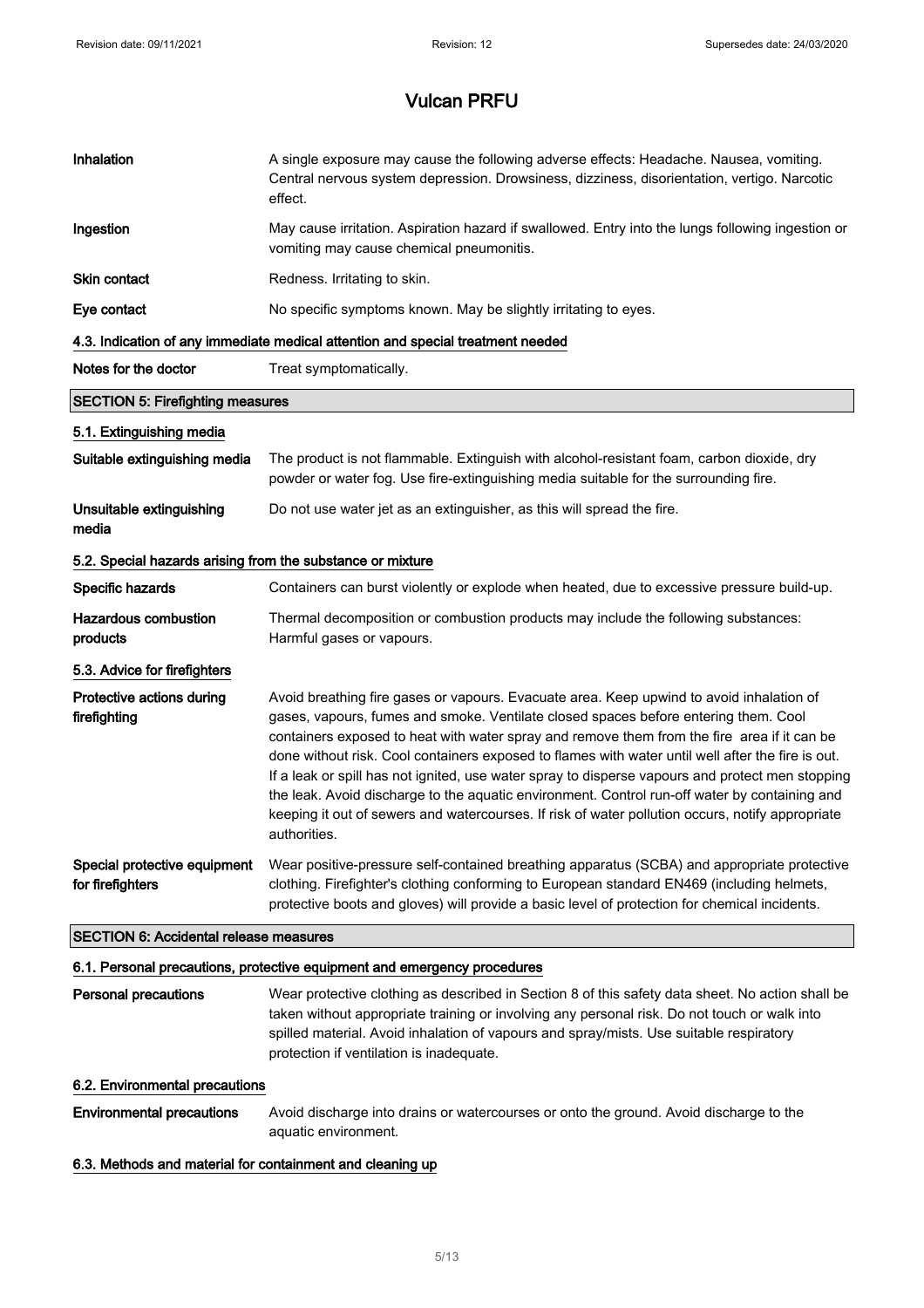| Methods for cleaning up<br>6.4. Reference to other sections | Wear protective clothing as described in Section 8 of this safety data sheet. Clear up spills<br>immediately and dispose of waste safely. Small Spillages: Collect spillage. Large Spillages:<br>Absorb spillage with non-combustible, absorbent material. The contaminated absorbent may<br>pose the same hazard as the spilled material. Collect and place in suitable waste disposal<br>containers and seal securely. Label the containers containing waste and contaminated<br>materials and remove from the area as soon as possible. Flush contaminated area with plenty<br>of water. Wash thoroughly after dealing with a spillage. Dangerous for the environment. Do<br>not empty into drains. For waste disposal, see Section 13. |
|-------------------------------------------------------------|--------------------------------------------------------------------------------------------------------------------------------------------------------------------------------------------------------------------------------------------------------------------------------------------------------------------------------------------------------------------------------------------------------------------------------------------------------------------------------------------------------------------------------------------------------------------------------------------------------------------------------------------------------------------------------------------------------------------------------------------|
| Reference to other sections                                 | For personal protection, see Section 8. See Section 11 for additional information on health<br>hazards. See Section 12 for additional information on ecological hazards. For waste disposal,<br>see Section 13.                                                                                                                                                                                                                                                                                                                                                                                                                                                                                                                            |
| <b>SECTION 7: Handling and storage</b>                      |                                                                                                                                                                                                                                                                                                                                                                                                                                                                                                                                                                                                                                                                                                                                            |
| 7.1. Precautions for safe handling                          |                                                                                                                                                                                                                                                                                                                                                                                                                                                                                                                                                                                                                                                                                                                                            |
| <b>Usage precautions</b>                                    | Read and follow manufacturer's recommendations. Wear protective clothing as described in<br>Section 8 of this safety data sheet. Keep away from food, drink and animal feeding stuffs.<br>Handle all packages and containers carefully to minimise spills. Keep container tightly sealed<br>when not in use. Avoid the formation of mists. Avoid discharge to the aquatic environment. Do<br>not handle until all safety precautions have been read and understood. Do not handle broken<br>packages without protective equipment. Do not reuse empty containers.                                                                                                                                                                          |
| Advice on general<br>occupational hygiene                   | Wash promptly if skin becomes contaminated. Take off contaminated clothing. Wash<br>contaminated clothing before reuse.                                                                                                                                                                                                                                                                                                                                                                                                                                                                                                                                                                                                                    |
|                                                             | 7.2. Conditions for safe storage, including any incompatibilities                                                                                                                                                                                                                                                                                                                                                                                                                                                                                                                                                                                                                                                                          |
| Storage precautions                                         | Store away from incompatible materials (see Section 10). Keep only in the original container.<br>Keep container tightly closed, in a cool, well ventilated place. Keep containers upright. Protect<br>containers from damage.                                                                                                                                                                                                                                                                                                                                                                                                                                                                                                              |
| Storage class                                               | Miscellaneous hazardous material storage.                                                                                                                                                                                                                                                                                                                                                                                                                                                                                                                                                                                                                                                                                                  |
| 7.3. Specific end use(s)                                    |                                                                                                                                                                                                                                                                                                                                                                                                                                                                                                                                                                                                                                                                                                                                            |
| Specific end use(s)                                         | The identified uses for this product are detailed in Section 1.2.                                                                                                                                                                                                                                                                                                                                                                                                                                                                                                                                                                                                                                                                          |
| SECTION 8: Exposure controls/Personal protection            |                                                                                                                                                                                                                                                                                                                                                                                                                                                                                                                                                                                                                                                                                                                                            |
| 8.1. Control parameters                                     |                                                                                                                                                                                                                                                                                                                                                                                                                                                                                                                                                                                                                                                                                                                                            |
| 8.2. Exposure controls                                      |                                                                                                                                                                                                                                                                                                                                                                                                                                                                                                                                                                                                                                                                                                                                            |
| Protective equipment                                        |                                                                                                                                                                                                                                                                                                                                                                                                                                                                                                                                                                                                                                                                                                                                            |
| Appropriate engineering<br>controls                         | Provide adequate general and local exhaust ventilation. Ensure the ventilation system is<br>regularly maintained and tested. Good general ventilation should be adequate to control<br>worker exposure to airborne contaminants. Observe any occupational exposure limits for the<br>product or ingredients.                                                                                                                                                                                                                                                                                                                                                                                                                               |
| Personal protection                                         | Body protection must be chosen depending on activity and possible exposure, for example<br>apron, protecting boots, chemical-protection suit.                                                                                                                                                                                                                                                                                                                                                                                                                                                                                                                                                                                              |
| Eye/face protection                                         | Unless the assessment indicates a higher degree of protection is required, the following<br>protection should be worn: Tight-fitting safety glasses.                                                                                                                                                                                                                                                                                                                                                                                                                                                                                                                                                                                       |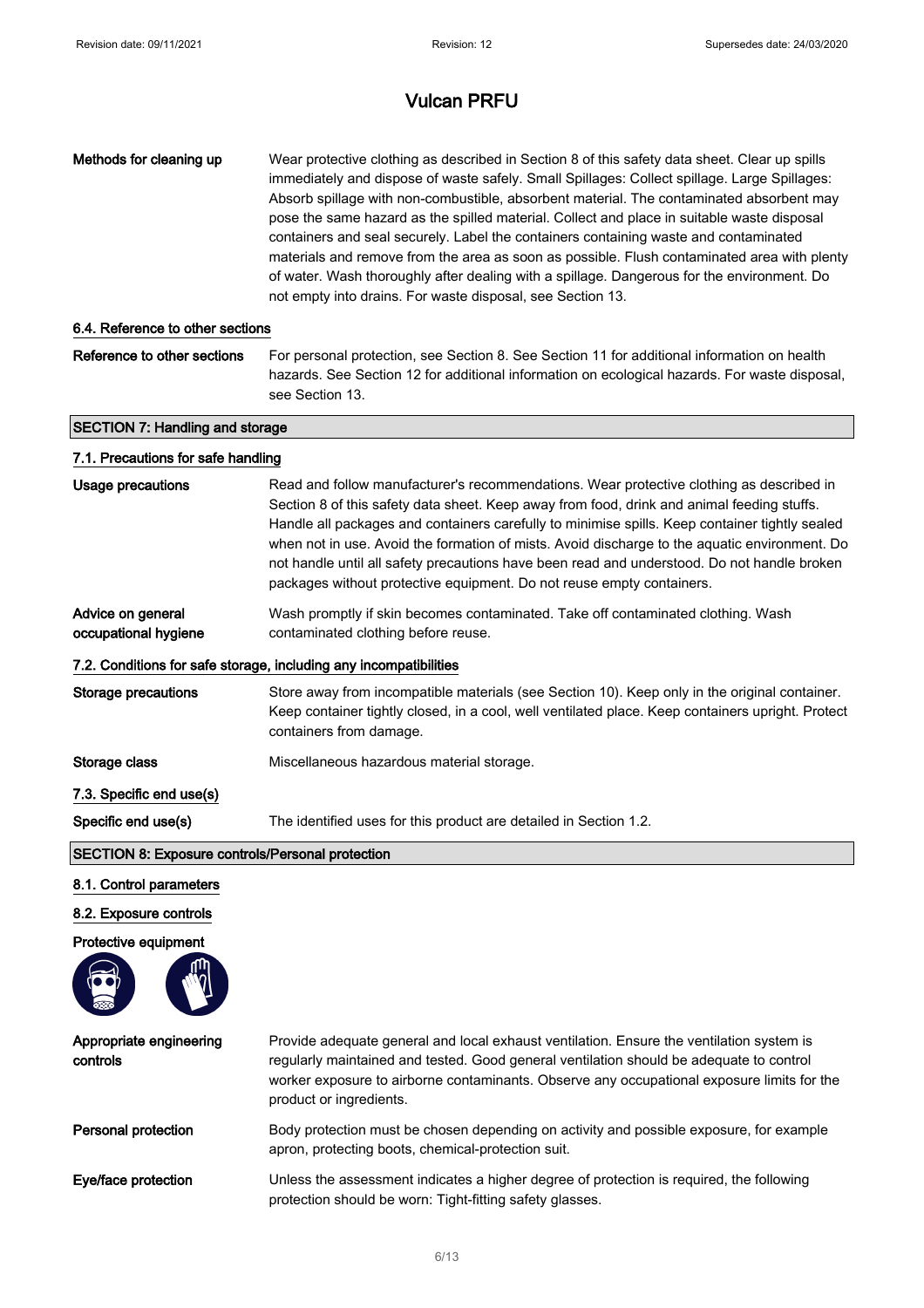| Hand protection                           | Wear protective gloves. The most suitable glove should be chosen in consultation with the<br>glove supplier/manufacturer, who can provide information about the breakthrough time of the<br>glove material. To protect hands from chemicals, gloves should comply with European<br>Standard EN374. Considering the data specified by the glove manufacturer, check during use<br>that the gloves are retaining their protective properties and change them as soon as any<br>deterioration is detected. Frequent changes are recommended. |
|-------------------------------------------|-------------------------------------------------------------------------------------------------------------------------------------------------------------------------------------------------------------------------------------------------------------------------------------------------------------------------------------------------------------------------------------------------------------------------------------------------------------------------------------------------------------------------------------------|
| Other skin and body<br>protection         | Wear appropriate clothing to prevent repeated or prolonged skin contact.                                                                                                                                                                                                                                                                                                                                                                                                                                                                  |
| Hygiene measures                          | Wash after use and before eating, smoking and using the toilet. Do not eat, drink or smoke<br>when using this product.                                                                                                                                                                                                                                                                                                                                                                                                                    |
| <b>Respiratory protection</b>             | Ensure all respiratory protective equipment is suitable for its intended use and is 'CE'-marked.<br>Check that the respirator fits tightly and the filter is changed regularly. Gas and combination<br>filter cartridges should comply with European Standard EN14387. Full face mask respirators<br>with replaceable filter cartridges should comply with European Standard EN136. Half mask<br>and quarter mask respirators with replaceable filter cartridges should comply with European<br>Standard EN140.                           |
| <b>Environmental exposure</b><br>controls | Keep container tightly sealed when not in use. Emissions from ventilation or work process<br>equipment should be checked to ensure they comply with the requirements of environmental<br>protection legislation. In some cases, fume scrubbers, filters or engineering modifications to<br>the process equipment will be necessary to reduce emissions to acceptable levels.                                                                                                                                                              |

### SECTION 9: Physical and chemical properties

### 9.1. Information on basic physical and chemical properties

| Appearance                                      | Liquid.                        |
|-------------------------------------------------|--------------------------------|
| Colour                                          | Yellow.                        |
| Odour                                           | Aromatic hydrocarbons.         |
| <b>Odour threshold</b>                          | No information available.      |
| pH                                              | No information available.      |
| <b>Melting point</b>                            | No information available.      |
| Initial boiling point and range                 | 200 - 250 Deg C                |
| Flash point                                     | >70 Deg C                      |
| <b>Evaporation rate</b>                         | No information available.      |
| <b>Evaporation factor</b>                       | No information available.      |
| Flammability (solid, gas)                       | No information available.      |
| Upper/lower flammability or<br>explosive limits | $0.6 - 8\%$ (V)                |
| Other flammability                              | No information available.      |
| Vapour pressure                                 | 0.03 kPa at 20 Deg C           |
| Vapour density                                  | >1                             |
| <b>Relative density</b>                         | 0.8                            |
| <b>Bulk density</b>                             | No information available.      |
| Solubility(ies)                                 | Immiscible in water @ 20 Deg C |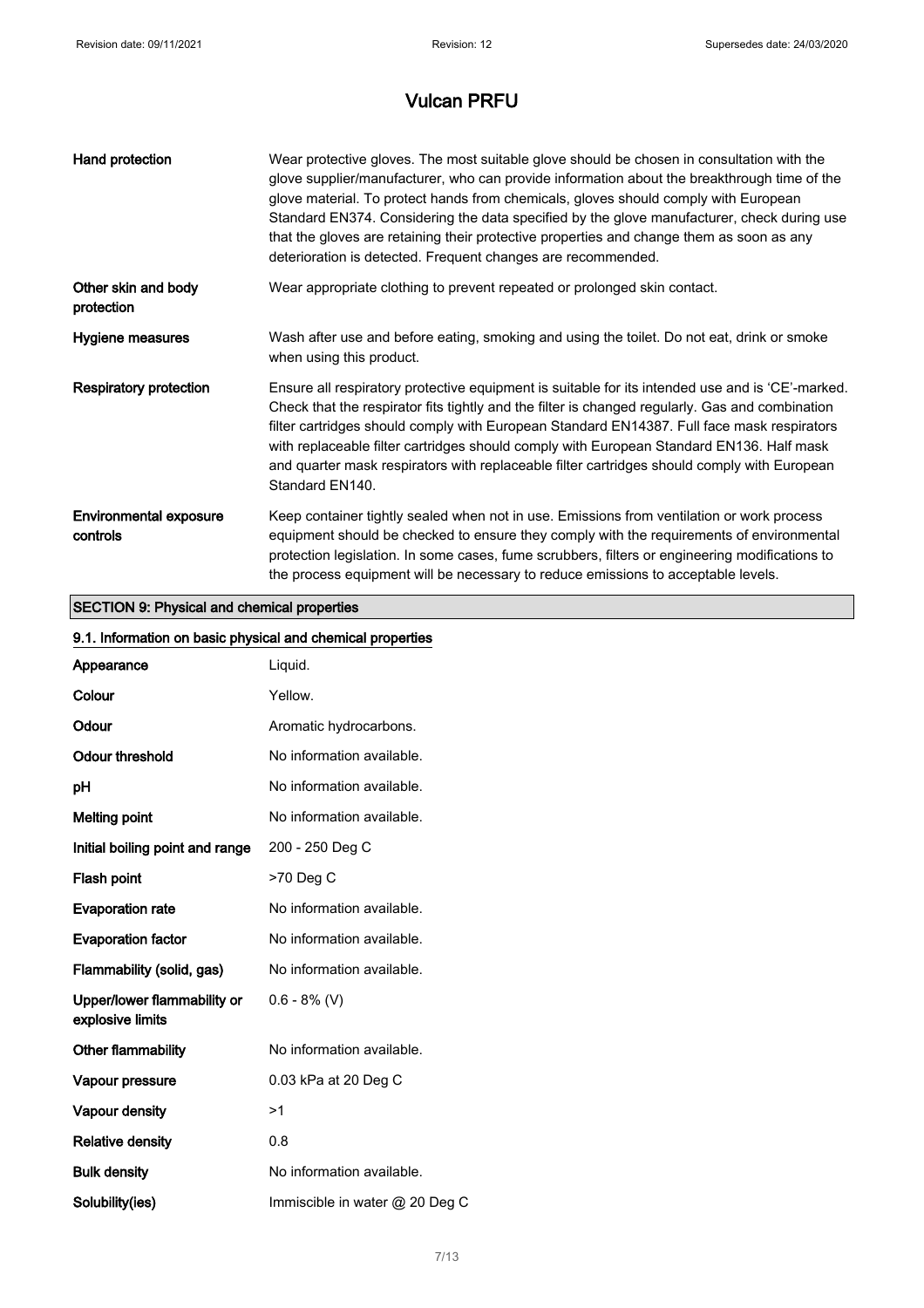| <b>Partition coefficient</b>                                        | No information available.                                                                                                                                               |
|---------------------------------------------------------------------|-------------------------------------------------------------------------------------------------------------------------------------------------------------------------|
| Auto-ignition temperature                                           | >200 Deg C                                                                                                                                                              |
| <b>Decomposition Temperature</b>                                    | No information available.                                                                                                                                               |
| <b>Viscosity</b>                                                    | No information available.                                                                                                                                               |
| <b>Explosive properties</b>                                         | No information available.                                                                                                                                               |
| <b>Oxidising properties</b>                                         | Not oxidising.                                                                                                                                                          |
| 9.2. Other information                                              |                                                                                                                                                                         |
| <b>SECTION 10: Stability and reactivity</b>                         |                                                                                                                                                                         |
| 10.1. Reactivity                                                    |                                                                                                                                                                         |
| Reactivity                                                          | See the other subsections of this section for further details.                                                                                                          |
| 10.2. Chemical stability                                            |                                                                                                                                                                         |
| <b>Stability</b>                                                    | Stable at normal ambient temperatures and when used as recommended. Stable under the<br>prescribed storage conditions.                                                  |
| 10.3. Possibility of hazardous reactions                            |                                                                                                                                                                         |
| Possibility of hazardous<br>reactions                               | No potentially hazardous reactions known.                                                                                                                               |
| 10.4. Conditions to avoid                                           |                                                                                                                                                                         |
| <b>Conditions to avoid</b>                                          | There are no known conditions that are likely to result in a hazardous situation.                                                                                       |
| 10.5. Incompatible materials                                        |                                                                                                                                                                         |
| Materials to avoid                                                  | No specific material or group of materials is likely to react with the product to produce a<br>hazardous situation.                                                     |
| 10.6. Hazardous decomposition products                              |                                                                                                                                                                         |
| Hazardous decomposition<br>products                                 | Does not decompose when used and stored as recommended. Thermal decomposition or<br>combustion products may include the following substances: Harmful gases or vapours. |
| <b>SECTION 11: Toxicological information</b>                        |                                                                                                                                                                         |
| 11.1. Information on toxicological effects                          |                                                                                                                                                                         |
| Acute toxicity - oral<br>Notes (oral LD <sub>50</sub> )             | Based on available data the classification criteria are not met.                                                                                                        |
| Acute toxicity - dermal<br>Notes (dermal LD <sub>50</sub> )         | Based on available data the classification criteria are not met.                                                                                                        |
| Acute toxicity - inhalation<br>Notes (inhalation LC <sub>50</sub> ) | Based on available data the classification criteria are not met.                                                                                                        |
| Skin corrosion/irritation<br>Skin corrosion/irritation              | This product is a skin irritant. Prolonged or repeated exposure may cause irritation and<br>dermatitis.                                                                 |
| Animal data                                                         | Irritating.                                                                                                                                                             |
| Serious eye damage/irritation<br>Serious eye damage/irritation      | Based on available data the classification criteria are not met.                                                                                                        |
| <b>Respiratory sensitisation</b>                                    |                                                                                                                                                                         |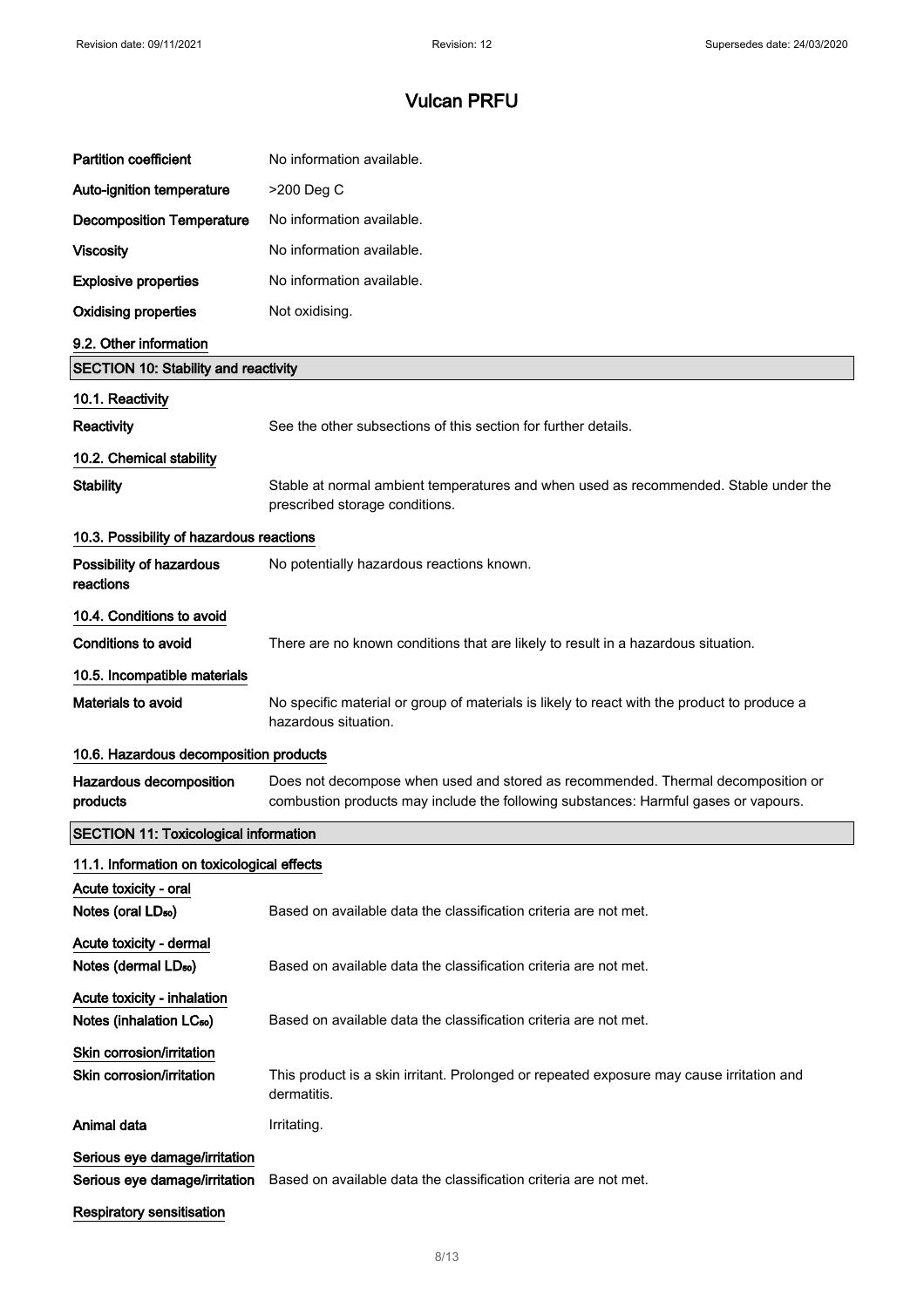| <b>Respiratory sensitisation</b>                           | Based on available data the classification criteria are not met.                                                                                                                                 |  |  |
|------------------------------------------------------------|--------------------------------------------------------------------------------------------------------------------------------------------------------------------------------------------------|--|--|
| Skin sensitisation<br><b>Skin sensitisation</b>            | Based on available data the classification criteria are not met.                                                                                                                                 |  |  |
| Germ cell mutagenicity<br>Genotoxicity - in vitro          | Based on available data the classification criteria are not met.                                                                                                                                 |  |  |
| Carcinogenicity<br>Carcinogenicity                         | Based on available data the classification criteria are not met.                                                                                                                                 |  |  |
| <b>IARC</b> carcinogenicity                                | None of the ingredients are listed or exempt.                                                                                                                                                    |  |  |
| Reproductive toxicity<br>Reproductive toxicity - fertility | Based on available data the classification criteria are not met.                                                                                                                                 |  |  |
| Reproductive toxicity -<br>development                     | Based on available data the classification criteria are not met.                                                                                                                                 |  |  |
| Specific target organ toxicity - single exposure           |                                                                                                                                                                                                  |  |  |
| STOT - single exposure                                     | STOT SE 3 - H336 May cause drowsiness or dizziness.                                                                                                                                              |  |  |
| <b>Target organs</b>                                       | Central nervous system                                                                                                                                                                           |  |  |
| Specific target organ toxicity - repeated exposure         |                                                                                                                                                                                                  |  |  |
| STOT - repeated exposure                                   | Not classified as a specific target organ toxicant after repeated exposure.                                                                                                                      |  |  |
| <b>Aspiration hazard</b>                                   |                                                                                                                                                                                                  |  |  |
| Aspiration hazard                                          | Asp. Tox. 1 - H304 May be fatal if swallowed and enters airways. Pneumonia may be the<br>result if vomited material containing solvents reaches the lungs.                                       |  |  |
| <b>General information</b>                                 | The severity of the symptoms described will vary dependent on the concentration and the<br>length of exposure.                                                                                   |  |  |
| Inhalation                                                 | A single exposure may cause the following adverse effects: Headache. Nausea, vomiting.<br>Central nervous system depression. Drowsiness, dizziness, disorientation, vertigo. Narcotic<br>effect. |  |  |
| Ingestion                                                  | May cause irritation. Aspiration hazard if swallowed. Entry into the lungs following ingestion or<br>vomiting may cause chemical pneumonitis.                                                    |  |  |
| <b>Skin contact</b>                                        | Redness. Irritating to skin.                                                                                                                                                                     |  |  |
| Eye contact                                                | No specific symptoms known.                                                                                                                                                                      |  |  |
| Route of exposure                                          | Ingestion Inhalation Skin and/or eye contact                                                                                                                                                     |  |  |
| <b>Target organs</b>                                       | Central nervous system                                                                                                                                                                           |  |  |
|                                                            | <b>SECTION 12: Ecological information</b>                                                                                                                                                        |  |  |
| Ecotoxicity                                                | Films formed on water may affect oxygen transfer and damage organisms. Toxic to fish and<br>Bees.                                                                                                |  |  |
| 12.1. Toxicity                                             |                                                                                                                                                                                                  |  |  |
| <b>Toxicity</b>                                            | Aquatic Chronic 2 - H411 Toxic to aquatic life with long lasting effects.                                                                                                                        |  |  |
| 12.2. Persistence and degradability                        |                                                                                                                                                                                                  |  |  |

Persistence and degradability The degradability of the product is not known.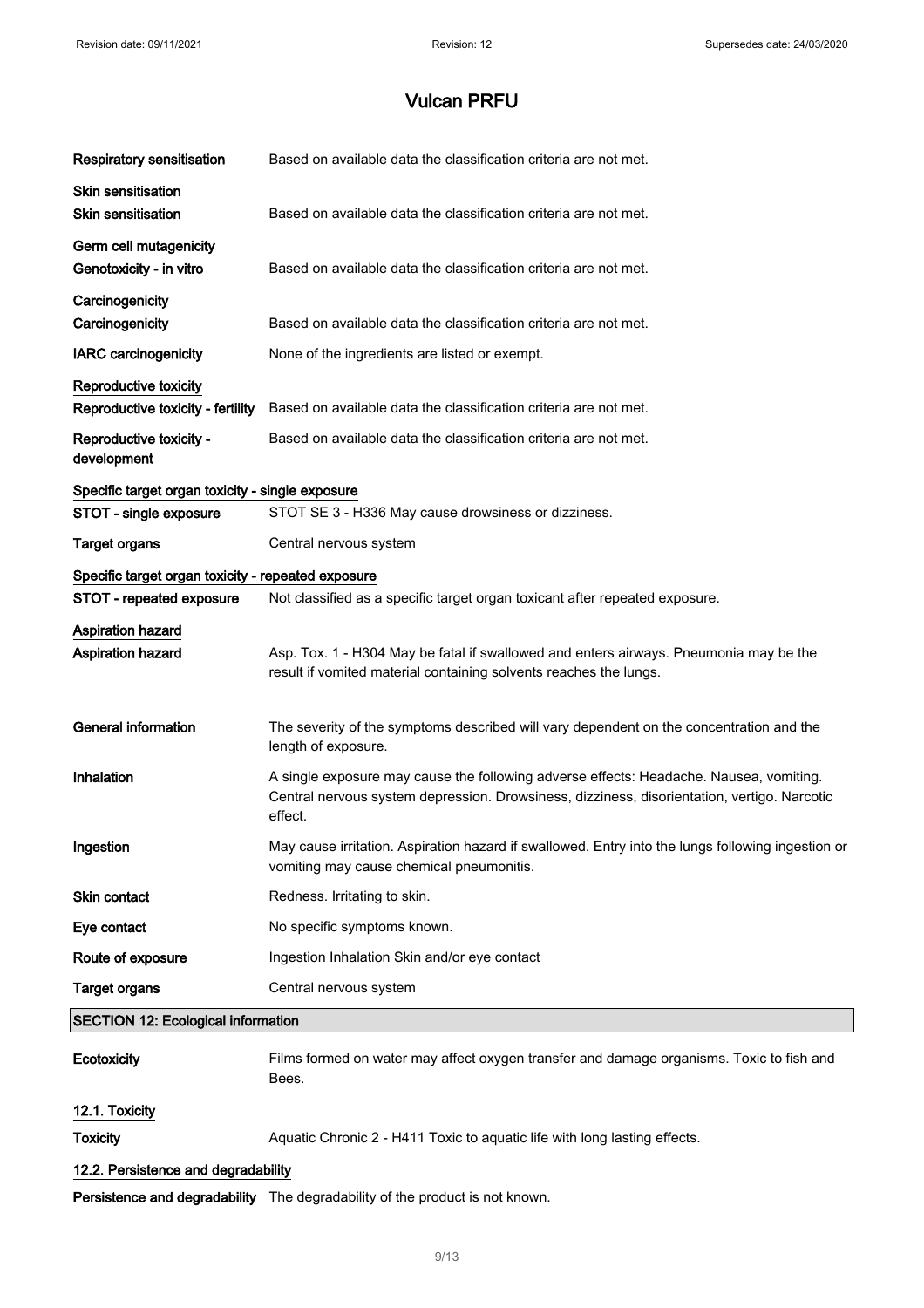| 12.3. Bioaccumulative potential            |                                                                                                                                                                                                                                                                                                                                                                                                                                                                                                                           |
|--------------------------------------------|---------------------------------------------------------------------------------------------------------------------------------------------------------------------------------------------------------------------------------------------------------------------------------------------------------------------------------------------------------------------------------------------------------------------------------------------------------------------------------------------------------------------------|
| <b>Bioaccumulative potential</b>           | No data available on bioaccumulation.                                                                                                                                                                                                                                                                                                                                                                                                                                                                                     |
| <b>Partition coefficient</b>               | No information available.                                                                                                                                                                                                                                                                                                                                                                                                                                                                                                 |
| 12.4. Mobility in soil                     |                                                                                                                                                                                                                                                                                                                                                                                                                                                                                                                           |
| <b>Mobility</b>                            | No data available.                                                                                                                                                                                                                                                                                                                                                                                                                                                                                                        |
| 12.5. Results of PBT and vPvB assessment   |                                                                                                                                                                                                                                                                                                                                                                                                                                                                                                                           |
| Results of PBT and vPvB<br>assessment      | The substance does not fulfil all screening criteria for persistence, bioaccumulation and<br>toxicity and hence is not considered to be PBT or vPvB.                                                                                                                                                                                                                                                                                                                                                                      |
| 12.6. Other adverse effects                |                                                                                                                                                                                                                                                                                                                                                                                                                                                                                                                           |
| Other adverse effects                      | None known.                                                                                                                                                                                                                                                                                                                                                                                                                                                                                                               |
| <b>Toxicity of ingredients</b>             |                                                                                                                                                                                                                                                                                                                                                                                                                                                                                                                           |
| <b>SECTION 13: Disposal considerations</b> |                                                                                                                                                                                                                                                                                                                                                                                                                                                                                                                           |
| 13.1. Waste treatment methods              |                                                                                                                                                                                                                                                                                                                                                                                                                                                                                                                           |
| General information                        | The generation of waste should be minimised or avoided wherever possible. Reuse or recycle<br>products wherever possible. This material and its container must be disposed of in a safe<br>way. When handling waste, the safety precautions applying to handling of the product should<br>be considered. Care should be taken when handling emptied containers that have not been<br>thoroughly cleaned or rinsed out. Empty containers or liners may retain some product<br>residues and hence be potentially hazardous. |
| Disposal methods                           | Do not empty into drains. Dispose of surplus products and those that cannot be recycled via a<br>licensed waste disposal contractor. Waste, residues, empty containers, discarded work<br>clothes and contaminated cleaning materials should be collected in designated containers,<br>labelled with their contents. Incineration or landfill should only be considered when recycling is<br>not feasible.                                                                                                                |
| Waste class                                | Waste disposal key number from EWC is 20 01 19 (Pesticides)                                                                                                                                                                                                                                                                                                                                                                                                                                                               |
| <b>SECTION 14: Transport information</b>   |                                                                                                                                                                                                                                                                                                                                                                                                                                                                                                                           |
| General                                    | For limited quantity packaging/limited load information, consult the relevant modal<br>documentation using the data shown in this section.                                                                                                                                                                                                                                                                                                                                                                                |
| 14.1. UN number                            |                                                                                                                                                                                                                                                                                                                                                                                                                                                                                                                           |
| UN No. (ADR/RID)                           | 3082                                                                                                                                                                                                                                                                                                                                                                                                                                                                                                                      |
| UN No. (IMDG)                              | 3082                                                                                                                                                                                                                                                                                                                                                                                                                                                                                                                      |
| UN No. (ICAO)                              | 3082                                                                                                                                                                                                                                                                                                                                                                                                                                                                                                                      |
| UN No. (ADN)                               | 3082                                                                                                                                                                                                                                                                                                                                                                                                                                                                                                                      |
| 14.2. UN proper shipping name              |                                                                                                                                                                                                                                                                                                                                                                                                                                                                                                                           |
| Proper shipping name<br>(ADR/RID)          | ENVIRONMENTALLY HAZARDOUS SUBSTANCE, LIQUID, N.O.S. (CONTAINS<br>PERMETHRIN, Distillates(petroleum) hydrotreated)                                                                                                                                                                                                                                                                                                                                                                                                         |
|                                            | Proper shipping name (IMDG) ENVIRONMENTALLY HAZARDOUS SUBSTANCE, LIQUID, N.O.S. (CONTAINS<br>PERMETHRIN, Distillates(petroleum) hydrotreated)                                                                                                                                                                                                                                                                                                                                                                             |
| Proper shipping name (ICAO)                | ENVIRONMENTALLY HAZARDOUS SUBSTANCE, LIQUID, N.O.S. (CONTAINS<br>PERMETHRIN, Distillates(petroleum) hydrotreated)                                                                                                                                                                                                                                                                                                                                                                                                         |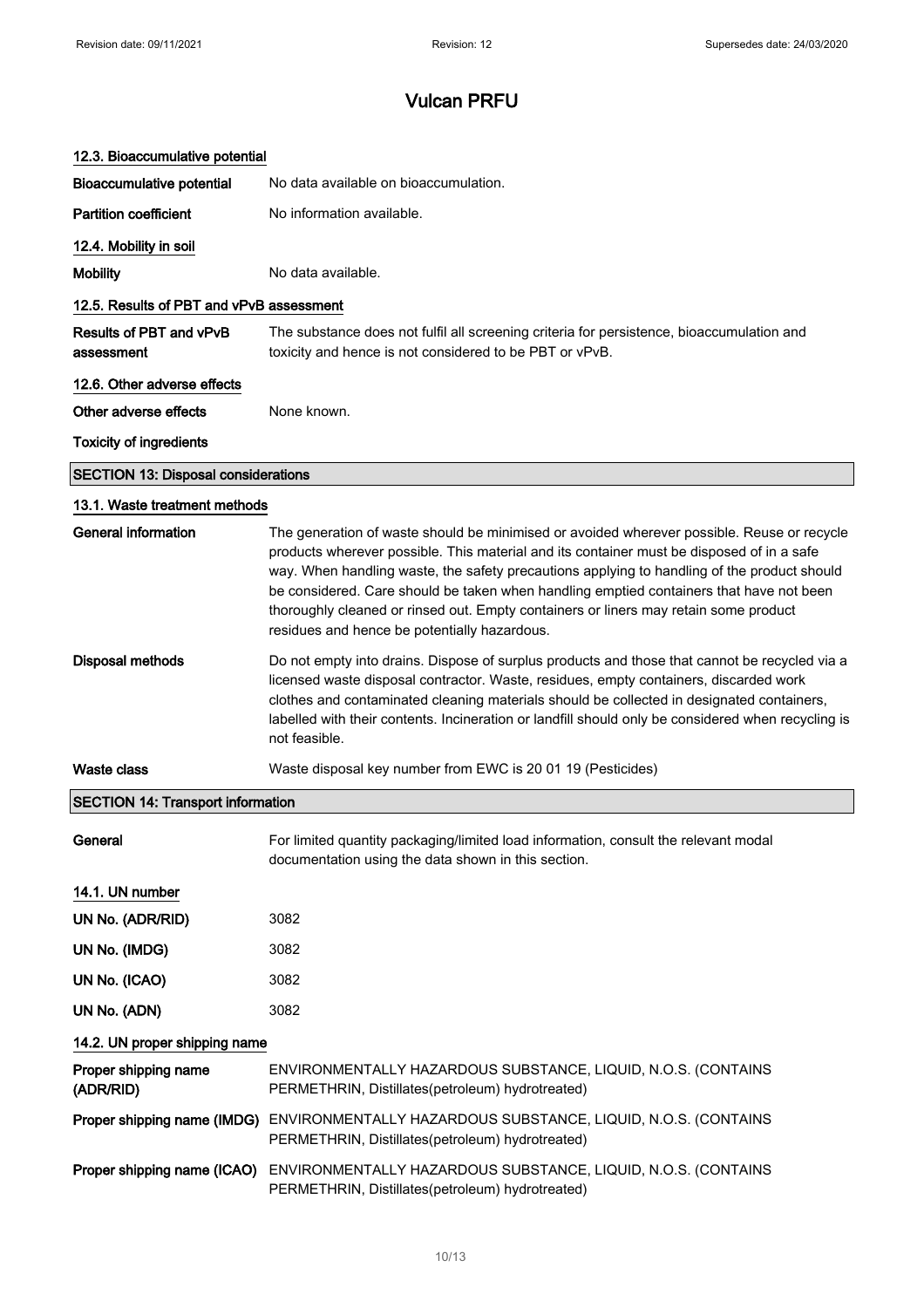| Proper shipping name (ADN) ENVIRONMENTALLY HAZARDOUS SUBSTANCE, LIQUID, N.O.S. (CONTAINS |
|------------------------------------------------------------------------------------------|
| PERMETHRIN, Distillates(petroleum) hydrotreated)                                         |

### 14.3. Transport hazard class(es)

| <b>ADR/RID class</b>        |    |
|-----------------------------|----|
| ADR/RID classification code | M6 |
| <b>ADR/RID label</b>        | 9  |
| <b>IMDG class</b>           | 9  |
| ICAO class/division         | 9  |
| ADN class                   | я  |

### Transport labels

$$
\langle \prod_{\mathfrak{p}}
$$

| 14.4. Packing group          |   |  |
|------------------------------|---|--|
| <b>ADR/RID packing group</b> | Ш |  |
| <b>IMDG packing group</b>    | Ш |  |
| ICAO packing group           | Ш |  |
| ADN packing group            | Ш |  |

14.5. Environmental hazards

Environmentally hazardous substance/marine pollutant

#### 14.6. Special precautions for user

Always transport in closed containers that are upright and secure. Ensure that persons transporting the product know what to do in the event of an accident or spillage.

| EmS                                                                               | $F-A. S-F$ |  |
|-----------------------------------------------------------------------------------|------------|--|
| ADR transport category                                                            | 3          |  |
| <b>Hazard Identification Number</b><br>(ADR/RID)                                  | 90         |  |
| <b>Tunnel restriction code</b>                                                    | $(-)$      |  |
| 14.7. Transport in bulk according to Annex II of MARPOL and the IBC Code          |            |  |
| <b>Transport in bulk according to</b> Not applicable.<br>Annex II of MARPOL 73/78 |            |  |

and the IBC Code

SECTION 15: Regulatory information

15.1. Safety, health and environmental regulations/legislation specific for the substance or mixture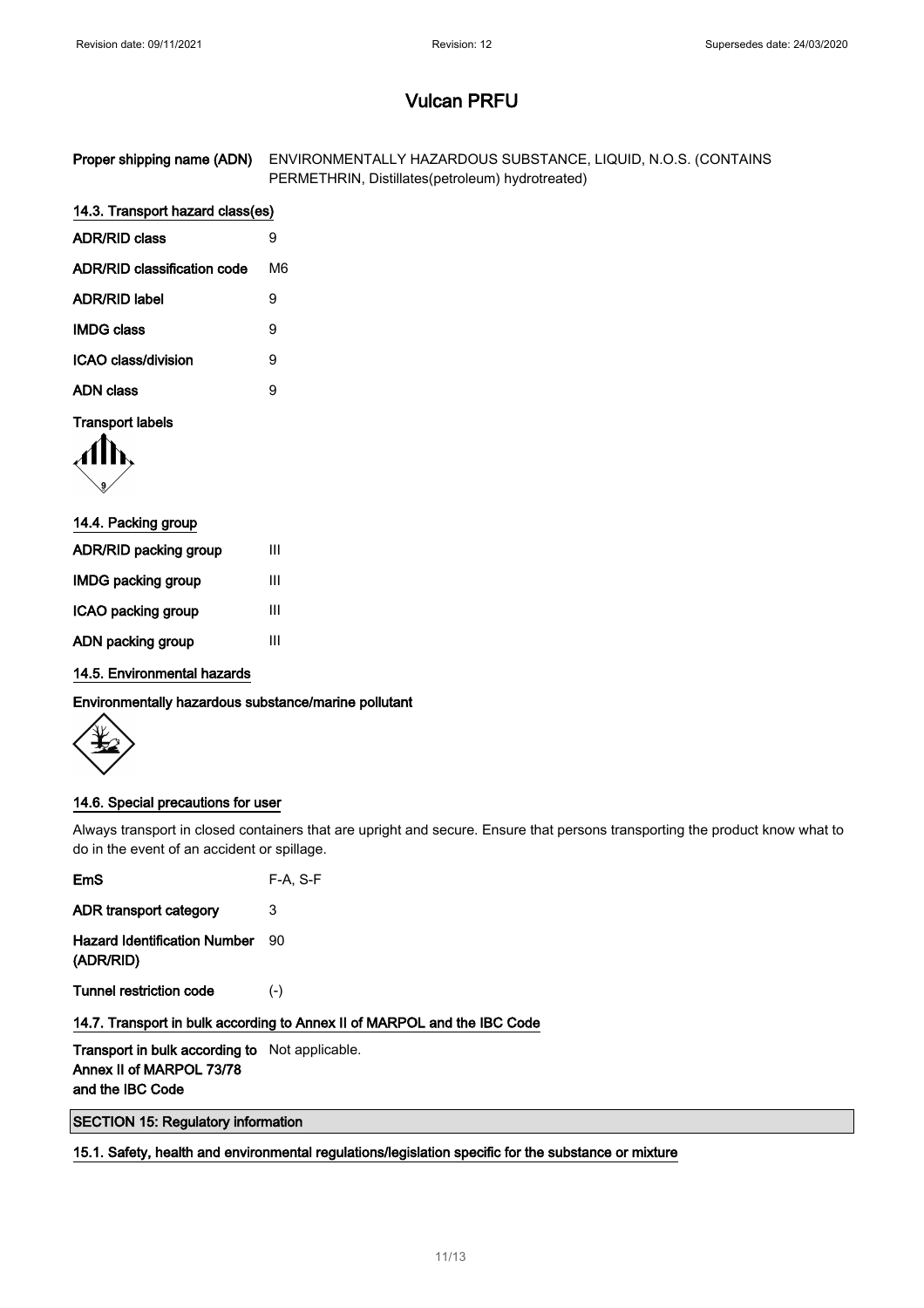| <b>National regulations</b> | Health and Safety at Work etc. Act 1974 (as amended).<br>The Carriage of Dangerous Goods and Use of Transportable Pressure Equipment<br>Regulations 2009 (SI 2009 No. 1348) (as amended) ["CDG 2009"].<br>EH40/2005 Workplace exposure limits.                                                                                                                                                                                                                       |
|-----------------------------|----------------------------------------------------------------------------------------------------------------------------------------------------------------------------------------------------------------------------------------------------------------------------------------------------------------------------------------------------------------------------------------------------------------------------------------------------------------------|
| EU legislation              | Regulation (EC) No 1907/2006 of the European Parliament and of the Council of 18<br>December 2006 concerning the Registration, Evaluation, Authorisation and Restriction of<br>Chemicals (REACH) (as amended).<br>Commission Regulation (EU) No 2015/830 of 28 May 2015.<br>Regulation (EC) No 1272/2008 of the European Parliament and of the Council of 16<br>December 2008 on classification, labelling and packaging of substances and mixtures (as<br>amended). |

### 15.2. Chemical safety assessment

No chemical safety assessment has been carried out.

#### Inventories

### EU - EINECS/ELINCS

None of the ingredients are listed or exempt.

| <b>SECTION 16: Other information</b>                                          |                                                                                                                                                                                                                                                                                                                                                                                                                                                                                                                                                                                                                                                                                                                                                                                                                                                                                                           |
|-------------------------------------------------------------------------------|-----------------------------------------------------------------------------------------------------------------------------------------------------------------------------------------------------------------------------------------------------------------------------------------------------------------------------------------------------------------------------------------------------------------------------------------------------------------------------------------------------------------------------------------------------------------------------------------------------------------------------------------------------------------------------------------------------------------------------------------------------------------------------------------------------------------------------------------------------------------------------------------------------------|
| Abbreviations and acronyms<br>used in the safety data sheet                   | ADR: European Agreement concerning the International Carriage of Dangerous Goods by<br>Road.<br>ADN: European Agreement concerning the International Carriage of Dangerous Goods by<br>Inland Waterways.<br>RID: European Agreement concerning the International Carriage of Dangerous Goods by<br>Rail.<br>IATA: International Air Transport Association.<br>ICAO: Technical Instructions for the Safe Transport of Dangerous Goods by Air.<br>IMDG: International Maritime Dangerous Goods.<br>CAS: Chemical Abstracts Service.<br>ATE: Acute Toxicity Estimate.<br>LC <sub>50</sub> : Lethal Concentration to 50 % of a test population.<br>LD <sub>50</sub> : Lethal Dose to 50% of a test population (Median Lethal Dose).<br>EC <sub>50</sub> : 50% of maximal Effective Concentration.<br>PBT: Persistent, Bioaccumulative and Toxic substance.<br>vPvB: Very Persistent and Very Bioaccumulative. |
| <b>Classification abbreviations</b><br>and acronyms                           | Asp. Tox. = Aspiration hazard<br>Skin Irrit. = Skin irritation<br>STOT SE = Specific target organ toxicity-single exposure<br>Aquatic Chronic = Hazardous to the aquatic environment (chronic)                                                                                                                                                                                                                                                                                                                                                                                                                                                                                                                                                                                                                                                                                                            |
| <b>Classification procedures</b><br>according to Regulation (EC)<br>1272/2008 | Asp. Tox. 1 - H304: STOT SE 3 - H336: Skin Irrit. 2 - H315: Aquatic Chronic 2 - H411:                                                                                                                                                                                                                                                                                                                                                                                                                                                                                                                                                                                                                                                                                                                                                                                                                     |
| <b>Training advice</b>                                                        | Only trained personnel should use this material.                                                                                                                                                                                                                                                                                                                                                                                                                                                                                                                                                                                                                                                                                                                                                                                                                                                          |
| <b>Revision date</b>                                                          | 09/11/2021                                                                                                                                                                                                                                                                                                                                                                                                                                                                                                                                                                                                                                                                                                                                                                                                                                                                                                |
| Revision                                                                      | 12                                                                                                                                                                                                                                                                                                                                                                                                                                                                                                                                                                                                                                                                                                                                                                                                                                                                                                        |
| Supersedes date                                                               | 24/03/2020                                                                                                                                                                                                                                                                                                                                                                                                                                                                                                                                                                                                                                                                                                                                                                                                                                                                                                |
| <b>SDS number</b>                                                             | 20524                                                                                                                                                                                                                                                                                                                                                                                                                                                                                                                                                                                                                                                                                                                                                                                                                                                                                                     |